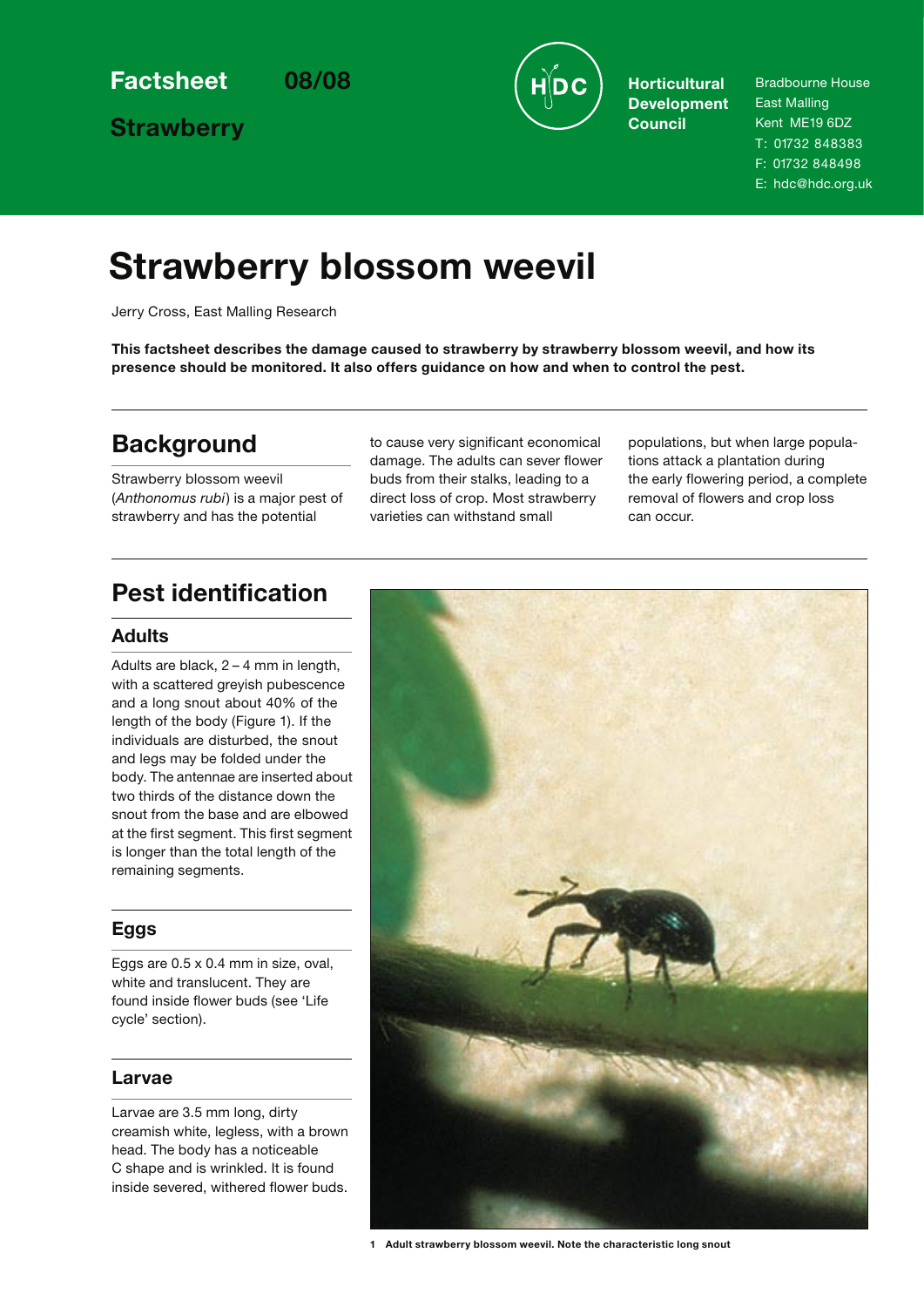# **Host plants**

Strawberry is a favoured host but cultivated raspberry and blackberry are also attacked later in the season. Wild hosts include wild strawberry, bramble, rose and other rosaceae.

# **Crop damage**

## **Flower bud severing damage**

In spring and summer, flower buds are (partially) severed by egg-laying females (Figure 2). After mating, the female deposits eggs singly in unopened flower buds. As soon as the egg is laid, the female crawls a short distance along the flower stalk (peduncle) which she then girdles with several small punctures with her rostrum. The injured buds cease to develop and consequently wither. They either fall to the ground or remain dangling from partially severed stalks. Damage starts shortly after flower stem extension and continues until all flower buds have opened.

The open flowers are not attacked in this way. Fortunately, the weevil often preferentially severs smaller secondary, and lower order flower buds which have thinner flower stalks, rather than the primary blossoms. However, the first primary flower buds are prone to attack. • As a rule of thumb, the work has

Severing damage is usually patchy and most intense at the margins of fields close to the weevil's overwintering sites or close to earlier flowering crops from which the invading adults have migrated. Severing damage to strawberry can cause yield loss. However this depends on the number of flower buds severed in relation to the capacity for yield compensation of the plant.

A series of studies were conducted by East Malling Research and Efford Experimental Horticulture Station. Yield losses were investigated on the Junebearer Elsanta and on everbearer varieties, by mechanically severing different numbers of flower buds from plants with different yield potentials.

#### **Elsanta**

The work on Elsanta was revealing. It was found that after flower buds had been severed from the plant, those flowers and buds remaining were unable to produce a mean berry

the full yield potential of the plant and yield loss occurred. This finding can be applied to a commercial Elsanta crop to assess the likelihood of yield loss occurring following blossom weevil attack:

- In a first main crop of Elsanta, a typical expected yield may be 1000 g per plant.
- If, following blossom weevil attack, there were 50 flowers and/or buds remaining on the plant, then the following calculation can be made:

#### 1000 g (Yield potential)

50 (Remaining flowers and/or buds)  $= 20$  g

- This indicates that to maintain the expected yield potential, the flowers and buds remaining after attack would need to produce an average berry weight of 20 g. With Elsanta, this is unlikely to happen, so yield loss would occur.
- demonstrated that if the above calculation is made and the resulting berry weight of Elsanta is **15 g or more**, then yield loss is likely to occur.

On Elsanta plants with an excess of flowers (eg older plants), it was found that severing damage was beneficial because it slightly increased the mean berry weight. However, severing of the first primary flowers could cause a delay in the onset of harvest by a day or two.

As a result of this research work, the predicted yields from Elsanta plants with varying yield potentials have been calculated based on differing levels of flower severing. These yields are set out in the look-up table (Table 1).

weight of more than 15 g to acheive (see 'Life cycle' section). However, 2 Flower bud severing damage to strawberry It should be noted that 60-day Elsanta crops can be at risk of damage as well as mainseason crops. Those 60-day crops that are planted early in the season (April) are at greatest risk, as flowering coincides with emergence of high numbers of adults (see 'Life cycle' section). However,

later planted crops can still be at risk and growers should monitor their crops carefully for presence of the pest.

#### **Everbearers**

In contrast to Elsanta, on everbearer strawberries, it was found that significant levels of severing damage had no effect on total yield for the season. This is largely due to the timing of crop flowering in everbearers. Much of the feeding damage occurs in April and May (see 'Life cycle' section). As the early flowers produced in spring on everbearers are not usually retained or used for harvest, the level of damage is less significant. However, growers wishing to retain early produced flowers on everbearers for early summer cropping should still be aware of the threat posed by blossom weevil.

## **Adult feeding damage**

Adult feeding on flower petals and between folded young leaves results in small irregular round holes, sometimes in groups. Adults which emerge in the summer (whilst in reproductive diapause phase), feed for a few weeks on strawberry, mainly between the folded lamellae of young leaves. However, this generation does not reproduce or cause flower bud severing damage (see 'Life cycle' section).

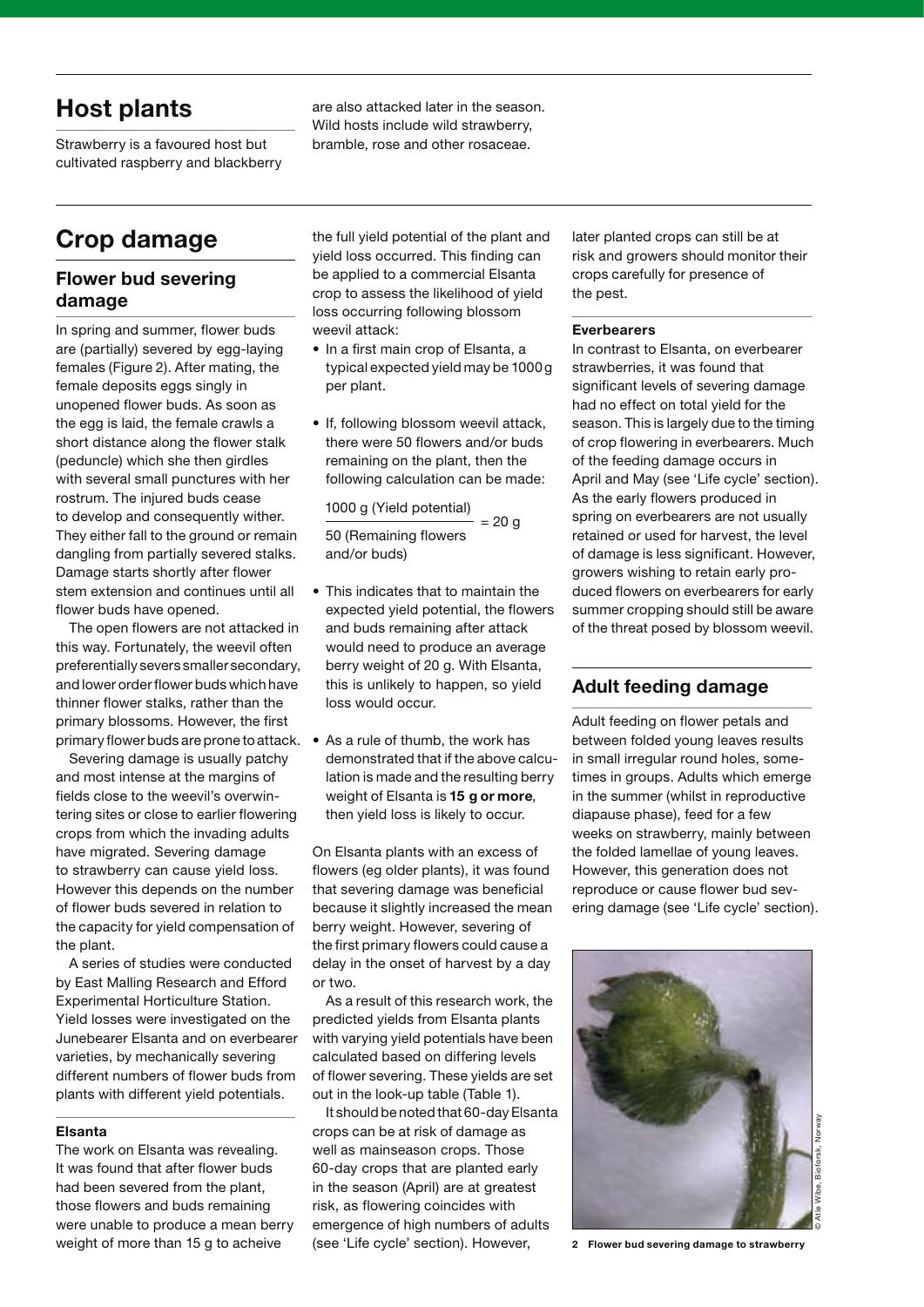**Table 1 Look up table setting out the predicted yields (g/plant) that are likely to be achieved from Elsanta plants following varying levels of flower and/or bud severing. Note that the starting number of flowers and buds in column 1 includes all flower buds on the plant, including weak secondary ones.**

| <b>Starting number</b><br>of flowers and/<br>or buds per plant | <b>Numbers of</b><br>flowers and/or<br>buds remaining |           |           | * Initial yield potential of plant crown before severing (g/plant) |           | Predicted yield - based on number of flowers remaining after severing |
|----------------------------------------------------------------|-------------------------------------------------------|-----------|-----------|--------------------------------------------------------------------|-----------|-----------------------------------------------------------------------|
| before severing                                                | after severing                                        | 200*      | 400*      | 600*                                                               | 800*      | 1000*                                                                 |
| 10                                                             | 10                                                    | 150       | 150       | 150                                                                | 150       | 150                                                                   |
|                                                                | $\boldsymbol{9}$                                      | 135       | 135       | 135                                                                | 135       | 135                                                                   |
|                                                                | $\overline{7}$                                        | 105       | 105       | 105                                                                | 105       | 105                                                                   |
|                                                                | $\pmb{0}$                                             | $\pmb{0}$ | $\pmb{0}$ | $\mathsf{O}\xspace$                                                | $\pmb{0}$ | $\mathsf{O}\xspace$                                                   |
| 20                                                             | 20                                                    | 200       | 300       | 300                                                                | 300       | 300                                                                   |
|                                                                | 19                                                    | 200       | 285       | 285                                                                | 285       | 285                                                                   |
|                                                                | 17                                                    | 200       | 255       | 255                                                                | 255       | 255                                                                   |
|                                                                | 10                                                    | 150       | 150       | 150                                                                | 150       | 150                                                                   |
| 30                                                             | 30                                                    | 200       | 400       | 450                                                                | 450       | 450                                                                   |
|                                                                | 29                                                    | 200       | 400       | 435                                                                | 435       | 435                                                                   |
|                                                                | 27                                                    | 200       | 400       | 405                                                                | 405       | 405                                                                   |
|                                                                | 20                                                    | 200       | 300       | 300                                                                | 300       | 300                                                                   |
|                                                                | $\pmb{0}$                                             | $\pmb{0}$ | $\pmb{0}$ | $\pmb{0}$                                                          | $\pmb{0}$ | $\mathsf{O}\xspace$                                                   |
| 40                                                             | 40                                                    | 200       | 400       | 600                                                                | 600       | 600                                                                   |
|                                                                | 39                                                    | 200       | 400       | 585                                                                | 585       | 585                                                                   |
|                                                                | 37                                                    | 200       | 400       | 555                                                                | 555       | 555                                                                   |
|                                                                | $30\,$                                                | 200       | 400       | 450                                                                | 450       | 450                                                                   |
|                                                                | 10                                                    | 150       | 150       | 150                                                                | 150       | 150                                                                   |
| 60                                                             | 60                                                    | 200       | 400       | 600                                                                | 800       | 900                                                                   |
|                                                                | 59                                                    | 200       | 400       | 600                                                                | 800       | 885                                                                   |
|                                                                | 57                                                    | 200       | 400       | 600                                                                | 800       | 855                                                                   |
|                                                                | 50                                                    | 200       | 400       | 600                                                                | 600       | 600                                                                   |
|                                                                | 30                                                    | 200       | 400       | 450                                                                | 450       | 450                                                                   |
| 100                                                            | 100                                                   | 200       | 400       | 600                                                                | 800       | 1000                                                                  |
|                                                                | 90                                                    | 200       | 400       | 600                                                                | 800       | 1000                                                                  |
|                                                                | 70                                                    | 200       | 400       | 600                                                                | 800       | 1000                                                                  |
|                                                                | 40                                                    | 200       | 400       | 600                                                                | 600       | 600                                                                   |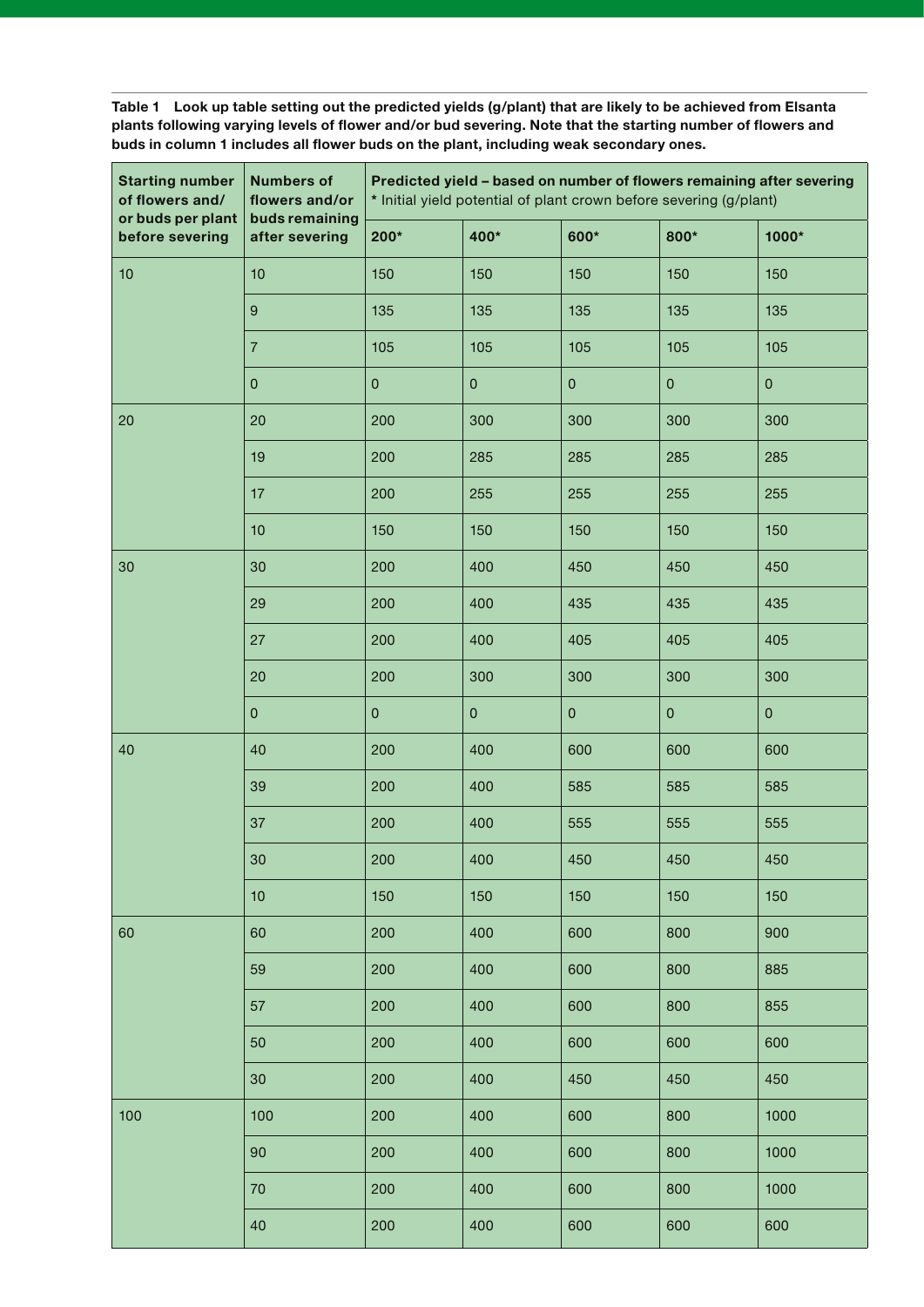# **Life cycle**

Strawberry blossom weevil has one generation per year. Adults emerge from debris in hedge bottoms on warm sunny days from April onwards, reaching a peak in number by mid-May and invade strawberry plantations. After a short period of feeding, mating occurs and the females insert eggs, usually singly, into the flower buds of the host plant (Figure 3). These are not usually visible due to their size and the fact that they are hidden within the flower bud.

After oviposition, the female punctures the stalk just below the bud with her rostrum (Figure 4), partially severing it and causing it to wither (Figure 5). Eggs hatch in 5 – 6 days and each larva feeds on the shrivelled receptacle and other floral parts beneath the canopy of withered petals and sepals. Larvae develop rapidly and are fully fed in about 2 weeks. Pupation occurs in situ and the new adults emerge about 2 weeks later.

The overwintered adults continue to reproduce and cause damage into late summer, moving to new crops or wild hosts such as wild rose or bramble that provide flower buds

for oviposition. However, the new adults that emerge from the withered buds are not reproductively active and do not cause severing damage.

They feed for a few weeks on young strawberry leaves (Figure 6) but do not reproduce. They migrate to overwintering sites in August.



**3 Blossom weevil egg within a flower bud – these are not usually seen as they are hidden under the unopened sepals and petals**



**5 After being severed by the adult female, the bud withers and dies**



**4 The adult female punctures the stalk just below the bud with her rostrum**



**6 Typical damage caused to leaves by new adults feeding**

# **Pest and crop monitoring**

Strawberry blossom weevil is a common and important pest of strawberry. Growers should familiarise themselves with the pest and the damage it causes, and have a good understanding of the timing and distribution of damage. Crops must be monitored carefully and regularly for infestation and damage, as part of the routine cropmonitoring programme. A number of methods have been developed for monitoring blossom weevil activity.

# **Visual inspection**

- Crops should be inspected at least fortnightly, and preferably weekly during the growing season for all pests and diseases .
- Particular attention should be paid to strawberry blossom weevil before • A zig-zag transect should be made

flowering and during the early part of the flowering period. Monitoring should begin during the start of flower stem extension in spring.

- Initially, the margins of fields bordering overwintering sites, such as hedges or woodland, should be inspected for signs of infestation or damage. Later in the season, inspect margins of plantations adjacent to earlier infested crops.
- At each inspection point, several plants in a 5 metre radius should be overviewed for early signs of damage such as severed flower buds or feeding damage on leaves. Both the adult weevils and resulting small holes in flower petals brought about by their feeding, may readily be seen in the first open flowers. Count the numbers of severed flower buds and/or adult weevils.
- 

across the field stopping at a minimum of 10 points per ha.

- The assessment should result in a quantification of the following:
	- **1** The average numbers of flower buds present per plant
	- **2** The average and maximum numbers of flower buds severed per plant
	- **3** The numbers of weevil adults present per plant

The assessment should also give a clear indication of how the damage is distributed across the field.

• If the yield potential of the plant is known, the likely yield loss that will result form the damage that has occurred already can be determined (see 'Crop damage' section). If economic damage has occurred already before flowering, and especially at the early stages of flower stem extension, application of an insecticide spray to control adults will certainly be justified.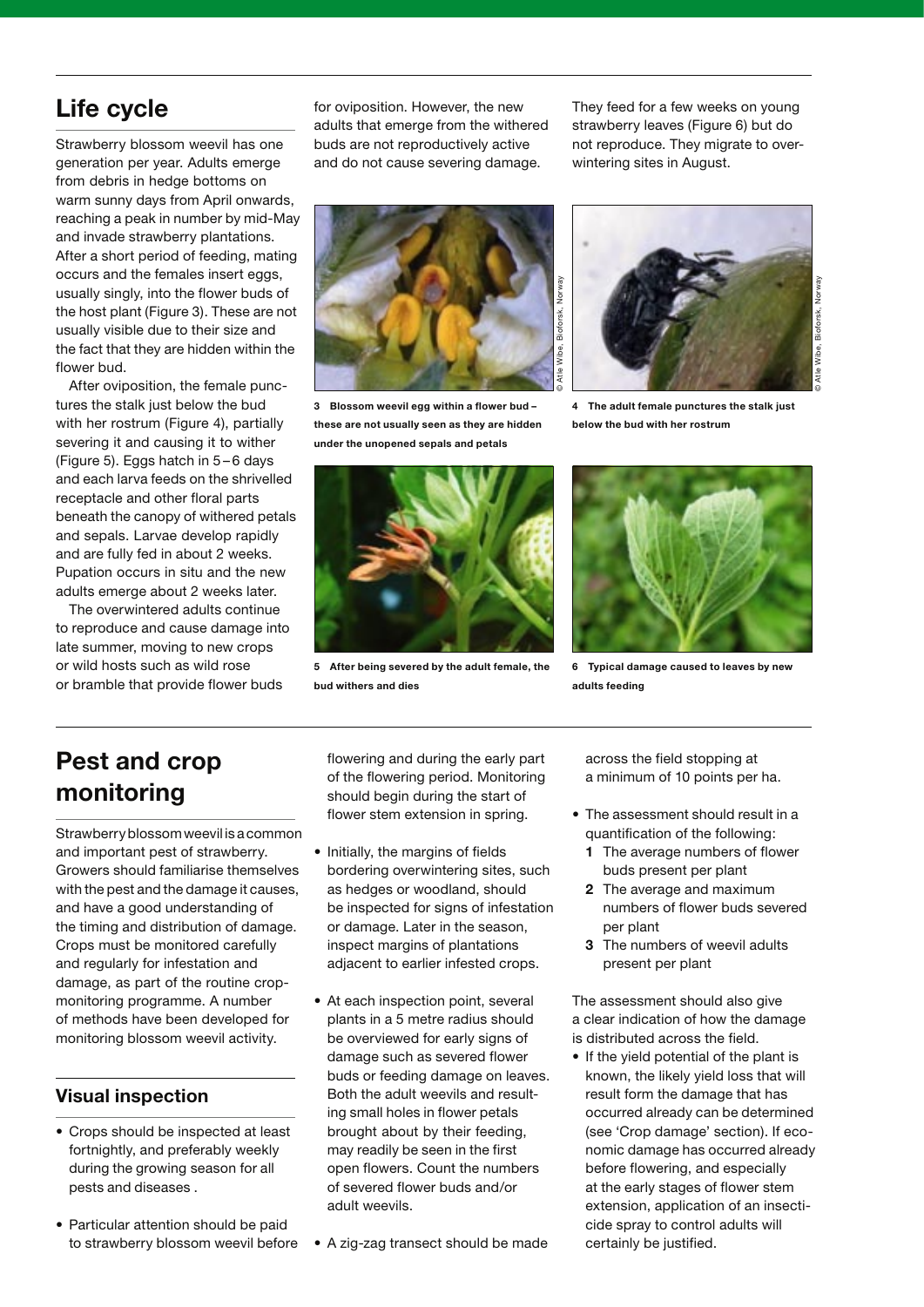## **Plant hand brushing**

Visual inspection for the incidence of flower bud severing on its own is not adequate because it only quantifies the damage after it has occurred. An early assessment of numbers of adult blossom weevils is much more valuable and reliable. However, adult weevils are difficult to see by unaided inspection of strawberry pants, especially before flowering when they are hidden amongst foliage.

The plant hand brushing method is a much more effective and sensitive method of quantifying adult weevil populations early so that preventive insecticide application can be made in a timely manner.

The plant is brushed or swept by hand over a white or light coloured washing up bowl with one side cut away (Figure 7). The bowl acts as a collecting tray for weevils that are dislodged from a number of individual plants sampled, one at a time. The cut side of the bowl is placed on the surface of the ground held against the base of the plant. The plant is then brushed or swept with the hand towards the bowl causing any weevils present to fall into the bowl where they can be counted.

Ideally, at least 50 plants, 5 in each of 10 places across the field, should be brushed. The average number of weevils collected per plant should be recorded. It is important to note that one weevil can sever up to 50 flowers. Based on this, the effects of the pest on yield can be determined (see 'Crop damage' section).

## **Aggregation pheromone trap**

Male strawberry blossom weevils produce a sex aggregation pheromone, which attracts both males and females for the purposes of mating. The pheromone has three chemical components, Grandlure I, Grandlure II and Lavandulol in a 1:4:1 ratio. The pheromone can be used in pheromone traps for monitoring strawberry blossom weevil populations as an aid to timing of sprays.

The pheromone is dispensed from a polythene sachet lure containing 1/10th of a millilitre (ml) of the pheromone blend. The sachet contains

a cigarette filter to hold and distribute the pheromone evenly in the sachet. **Do not tear** the sachet open and use the cigarette filter as the lure. This will result in very rapid loss of the pheromone! The sachet lures have a life of over 8 weeks. The pheromone was initially used in conjunction with a sticky stake trap but recent work in Norway has shown that a green funnel trap fitted with white cross veins (Figure 8 overleaf) is far superior.

The strawberry blossom weevil adults are not only attracted by the sex aggregation pheromone lure (held in the basket in the top of the trap) but are also strongly attracted by the non-UV reflective white cross veins which mimic strawberry flowers. The funnel trap below, into which the weevils fall, can contain a few cm of 50:50 antifreeze plus water with a small amount of washing up liquid soap to break the surface tension in which the weevils drown. The antifreeze is used so that the traps do not dry out in prolonged periods of hot/dry weather. A sieve can be supplied as a trap accessory to aid removal of the insects from the trap.

Perhaps a more convenient alternative to using antifreeze plus water in the trap is to puff diatomaceous earth into the bottom of it and to swirl it round the sides and base. This has proved effective for killing other beetle and moth pests but has not as yet been tried with strawberry blossom weevil. The suppliers of the trap, Agralan Ltd (see 'Further information' section) can supply diatomaceous earth puffers.

This funnel trap is not only more efficient than the sticky stake design, but is much easier to use. However it has not been calibrated, so there is no information on how to interpret trap catches.

#### **When to set the traps:**

- For Junebearer strawberry crops, the traps should be set out in early spring (March in outdoor crops in a typical season, earlier under protection) as soon as growth commences and well before flower stem extension has started.
- For everbearer crops, traps may be set at the same time as for Junebearers to gain the maximum information. However, where flowering is to be delayed (eg because of de-blossoming), the setting of traps can be delayed until just before the start of flower stem extension.

#### **Where to set the traps:**

• The traps may be used in protected or non-protected strawberry crops. Both crops may be severely attacked by blossom weevil. The



**7 Hand brushing strawberry over a washing up bowl with side cut away to determine infestations of strawberry blossom weevil and other pests**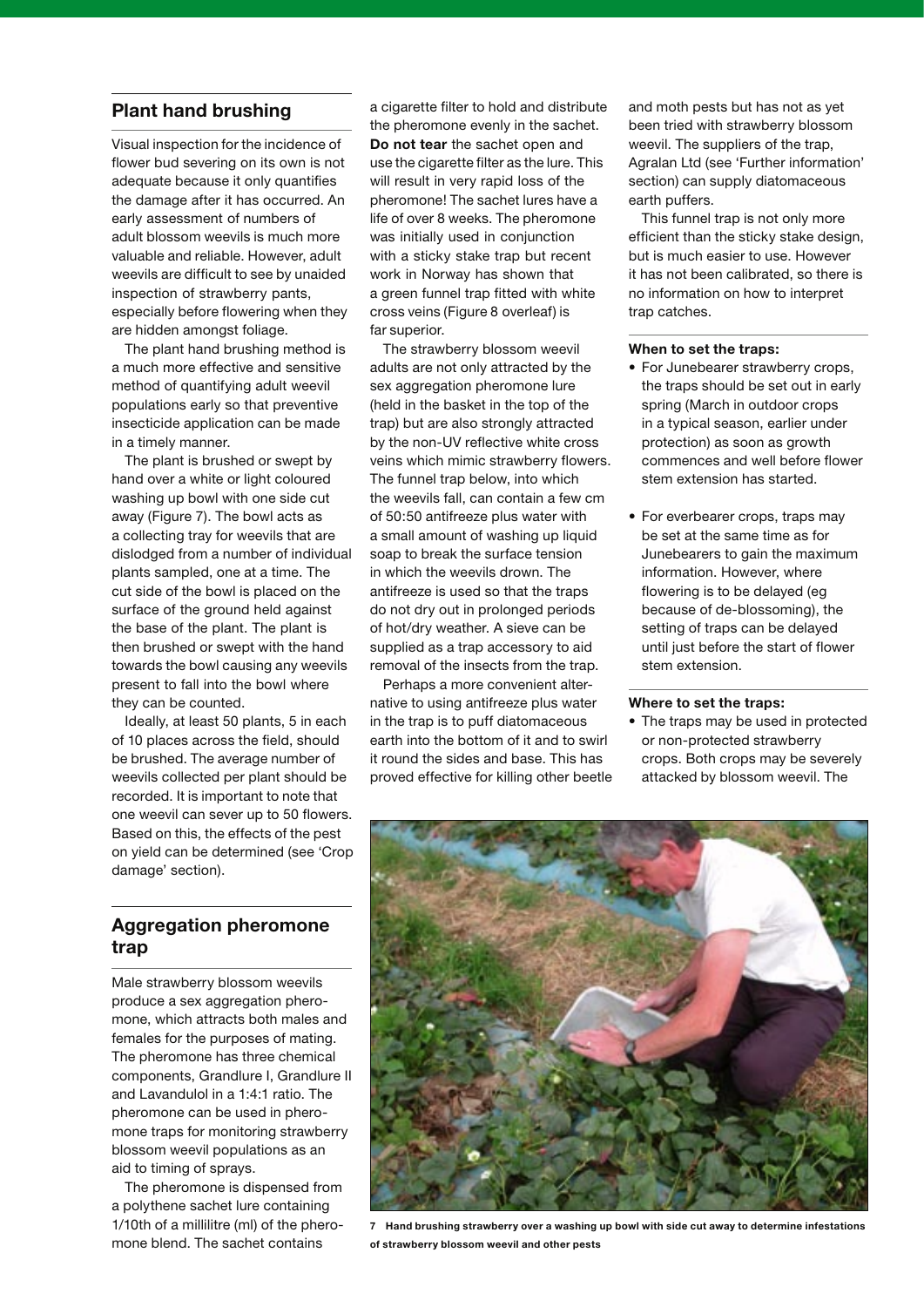trap base should be partially buried in the soil so that the trap is firmly held (Figure 8). Do not bury it too deeply as this can result in larger numbers of ground beetles entering the trap inadvertently. Make sure that the top of the trap is below the boom height of the sprayer.

- Ideally, two or more traps should be set in each strawberry field. They should be sited in places where adults are likely to migrate into the crop in spring. The crop margin next to the hedgerows or woodland where the adults may have overwintered in hedge bottoms is a good position, or else where adults may migrate from neighbouring crops which have flowered earlier.
- For protected crops, traps should be set at the ends of tunnels near the entrance where weevils are likely to enter from hedgerows, headlands or adjacent infested crops.

#### **Trap inspection:**

- The traps should be inspected at weekly intervals, or more frequently if possible.
- The cumulative number of strawberry blossom weevil adults captured should be recorded. Weevils captured may be removed on each sampling occasion which makes counting new arrivals easier, but this is not strictly necessary.
- Care should be taken that the strawberry blossom weevil is correctly identified (see 'Pest identification' section and Figure 1).

#### **Trap maintenance:**

• The water/antifreeze should last many weeks. Each time the weekly records of the numbers of blossom weevil captured are taken, nontarget insects (eg flies, bees, etc) should be removed using a strainer for instance. The lures should last at least 8 weeks.

#### **Interpretation of trap catches:**

- The trap catches provide an early warning of the arrival of weevils and the onset of flower bud severing damage by females. Experience indicates that for Junebearer crops in spring, the first weevils are often caught a week before the first damage is visible.
- A record of the cumulative trap catches should be kept. Trap calibration experiments by East Malling Research in 2000 – 2003 were conducted with the sticky stake traps. The average number of flower buds severed per plant was generally in the range 0.5 to 2 buds severed per adult weevil caught, though in one instance considerably more severe damage occurred. The green funnel traps with white cross veins are more efficient at catching weevils, so it could be interpreted that less damage is likely to occur per weevil captured. However, as the estimate is only approximate the same interpretation should be used until better evidence is obtained.
- An approved insecticide to kill adults should be applied as soon as a damaging catch is recorded.

#### **Economically damaging pest thresholds:**

• Economically damaging thresholds have not yet been developed by scientists for the new trap design. However, work is being undertaken by East Malling Research to test and calibrate the trap in 2008.

#### **Can the pheromone traps be used for control of blossom weevil? :**

• Initial attempts to control strawberry blossom weevil by perimeter trapping, mass trapping and lure and kill strategies were made in 2002, but were not successful. However, work is in progress to greatly enhance the activity of the pheromone lure by adding flower specific host plant volatiles and it is hoped that it will then be possible to control the weevil by mass trapping.

#### **Storage of lures:**

• The lures come in packs of 10 and can be stored for long periods (several years) in a freezer (at about -20˚C) if the pack is sealed. Lures can also be stored in a fridge at higher temperatures (eg 4˚C) for periods of up to 1 year. Although the pheromone is not harmful to humans, lures should not be kept in a freezer or fridge where food is stored.



**8 Sex pheromone funnel trap with non-UV reflective white cross veins for monitoring strawberry blossom weevil**

# **Natural enemies**

#### **Predators**

There is little information about predators of strawberry blossom weevil but birds including tits, sparrows, chaffinches and goldfinches, have been recorded as predators of apple blossom weevil. It is probable that general predators such as spiders and ladybirds predate strawberry blossom weevil adults, but eggs and larvae are protected inside the flower buds from non-specialised natural enemies.

### **Parasites**

There has been little work to investigate the natural enemies of strawberry blossom weevil. Five species of parasitic wasp are reported as parasitizing

strawberry blossom weevil larvae. There are no records of parasitic wasps that attack eggs or adults.

In Italy, there are records of parasitoids such as the braconids and pteromalids, emerging from strawberry blossom weevil larvae in raspberry and bramble. However, there is little information about species or parasitism rates or the impact these have on populations in the UK.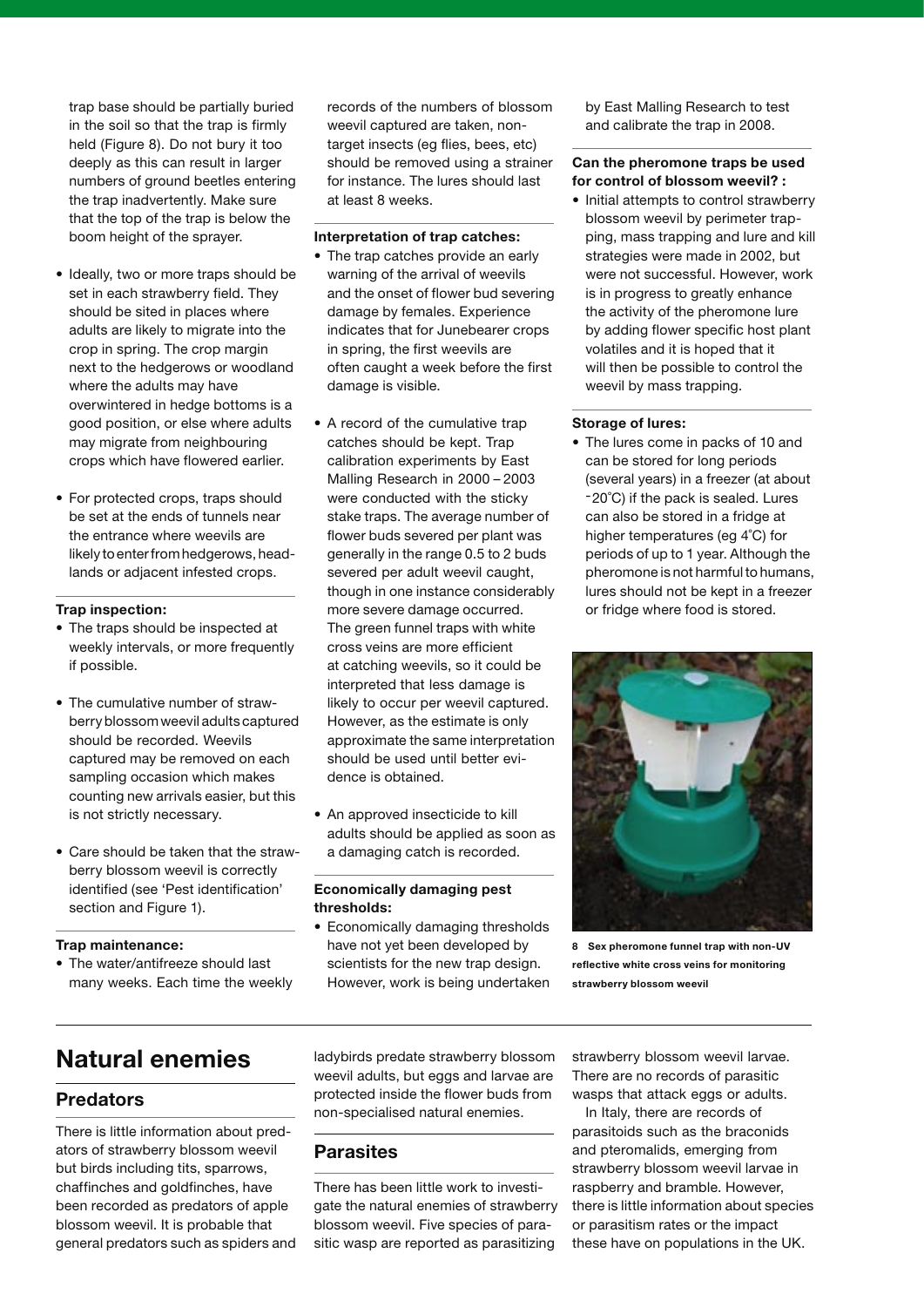# **Chemical control**

Strawberry blossom weevil is best controlled by one or more applications of a suitable insecticide applied to control the adults. Applications should be made when the adults have invaded strawberry crops before flowering, but before significant damage is done. Timing of spraying is crucial. Once severing damage has occurred and the crop is in full flower with no more developing flower buds present, then the applcation of insecticides will have no benefit. Maximum benefit will occur if sprays coincide with a time when maximum numbers of weevils have migrated into the crop but when severing damage has only just begun.

Several insecticide products approved for use on strawberry will give some control of strawberry blossom weevil but none are specifically recommended for control of the pest (Table 2 overleaf). The merits and disadvantages of the different insecicides are discussed below.

## **Bifenthrin (various products)**

This is a broad-spectrum synthetic pyrethroid insecticide with acaricidal properties which is approved for control of two-spotted spider mite on strawberry. However, it is also effective against strawberry blossom weevil adults. It is very harmful to many biocontrol agents and has very persistent disruptive effects to IPM programmes.

## **Chlorpyrifos (Equity, Lorsban)**

This broad-spectrum organophosphorus (OP) insecticide has been very widely used for strawberry blossom weevil in the UK for many years. It is fairly effective. Though inexpensive, it has a number of drawbacks:

- It is harmful to bees and should not be used during flowering.
- Applications near flowering can lead to detectable residues in fruits at harvest. Such residues, and especially of OPs, are not favoured by multiple retailers, though residues should not exceed Maximum Residue Levels if instructions for use are adhered to.
- It is harmful to many natural enemies and biological control agents and has persistent disrputive effects to IPM programmes.

## **Pyrethrins (Pyrethrum, Spruzit)**

This is a broad-spectrum, short persistence contact acting insecticide

derived from the pyrethrum plant. It will control strawberry blossom weevil adults by direct interception. The Spruzit formulation contains a naturally derived oil which is claimed to enhance efficacy. Good spray cover is needed to get worthwhile results. Although pyrethrins is a broad-spectrum insecticide which is very harmful to many natural enemies and biological control agents, it is of short persistence allowing re-introduction of natural enemies shortly after treatment.

# **Thiacloprid (Calypso)**

Calypso has two SOLAs for controlling capsid bugs in strawberries. The first (0333/06) is for use on outdoor strawberry, the second (0334/06) for use on protected strawberry. Both expire on 31st December 2014. Calypso also has very useful activity against strawberry blossom weevil and several other important strawberry pests. It is a chloronicotinyl insecticide with systemic and translaminar properties. It is considered to control adults directly as well as larvae developing inside severed flower buds. It is now the preferred insecticide for control of strawberry blossom weevil. It is moderately harmful to some biocontrol agents (Table 2 overleaf).

# **Action points for growers**

- Growers should ensure their relevant members of staff are acquainted with the appearance and damage caused by strawberry blossom weevil.
- Ensure members of staff know how to monitor the crop for the pest using visual inspection and hand brushing techniques.
- Consider using the aggregation pheromone trap to help to monitor the crop and aid in the early detection of the pest.
- Where appropriate, employ chemical control measures early, before the majority of flower buds open.

# **Further information**

Suppliers of lure and trap: **Agralan Ltd** The Old Brickyard, Ashton Keynes Swindon, Wiltshire SN6 6QR Tel. (01285) 860015 Fax. (01285) 860056 Email. sales@agralan.co.uk